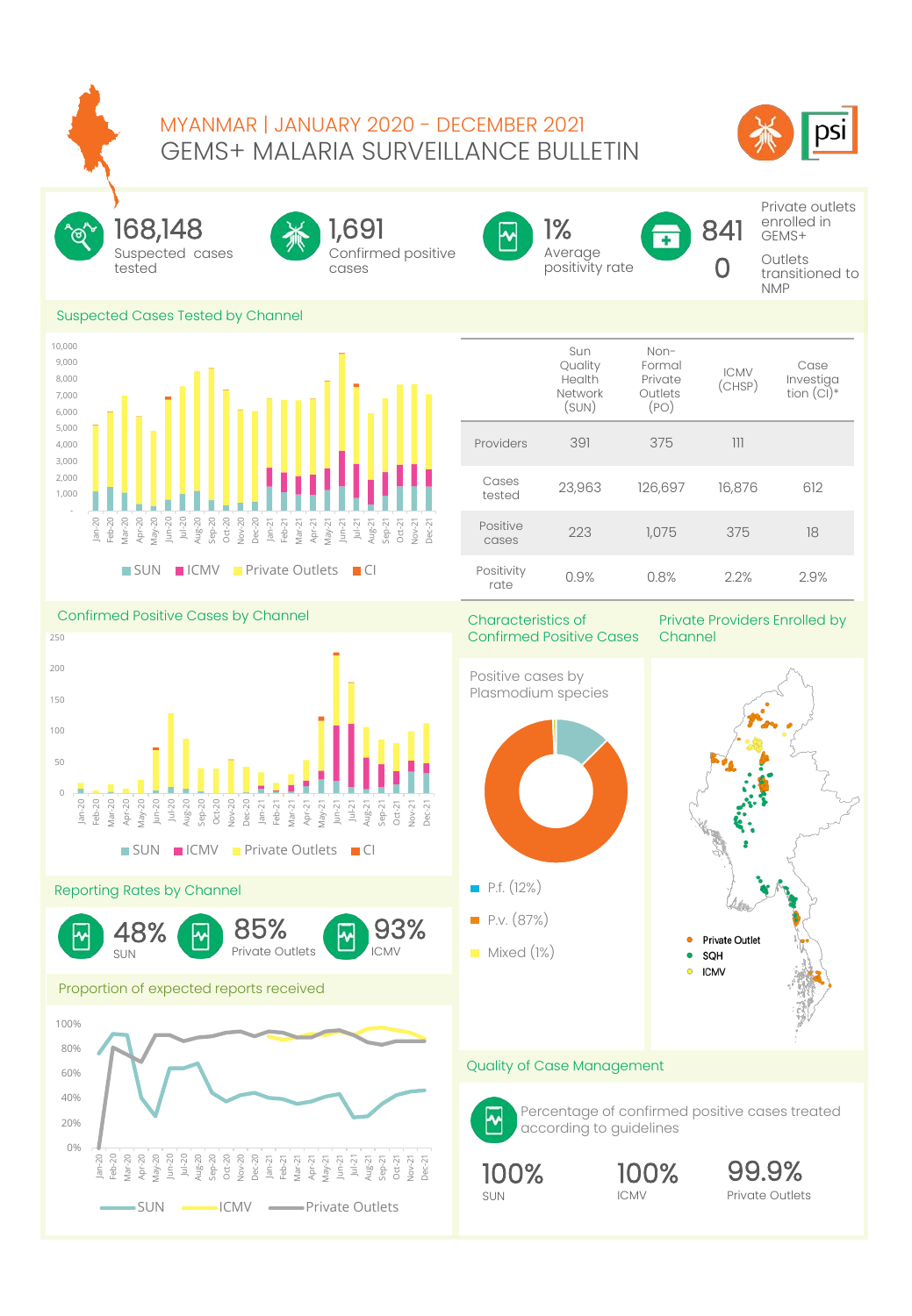# GEMS+ NETWORK TRANSITION TIMELINE MYANMAR | JANUARY 2020 – DECEMBER 2021





4216 private outlets in 2020, GEMS+ discontinued support to 3428 outlets by December 2020.<br><mark>After reass</mark>essi<mark>ng the tra</mark>nsition strategy in 2021, the network size briefly expanded before a Network size in Myanmar has fluctuated since project start in January 2020. Beginning with 4216 private outlets in 2020, GEMS+ discontinued support to 3428 outlets by December 2020. further 58 private outlets were disassociated by the close of 2021. The period of performance for GEMS+ in Myanmar is January 2020 – December 2022.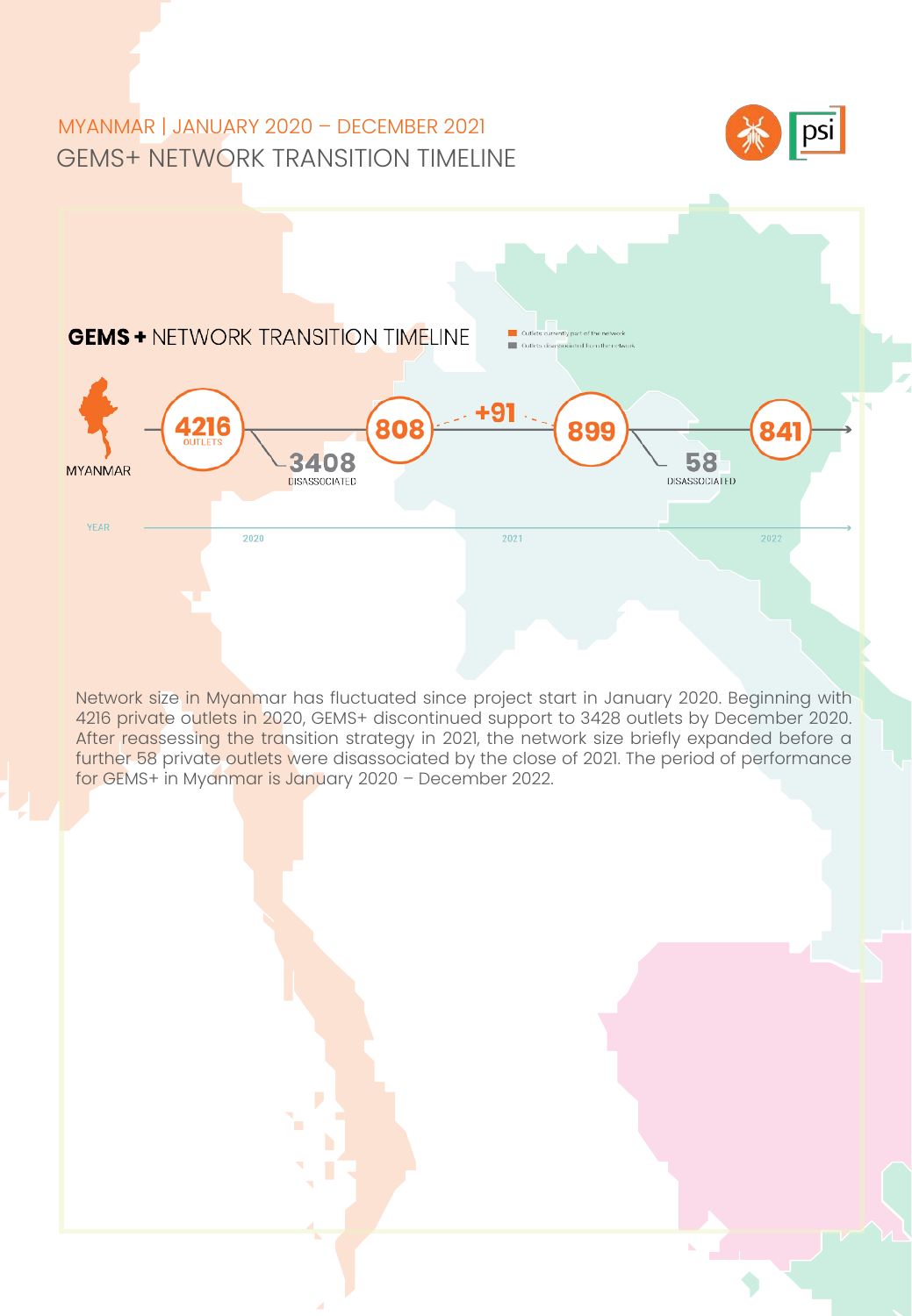

COUNTRY FACTSHEET: MYANMAR 2016 - 2019 GREATER MEKONG SUB-REGION ELIMINATION OF MALARIA (GEMS)



## PRIVATE SECTOR COVERAGE











Confirmed cases reported by PSI networks (2019)

National positive caseload detected by PSI (2019) 8.3%

- All outlets (formal providers, non-formal private outlets, and volunteers) are authorized to provide malaria testing and treatment, including prescribing Primaquine for radical cure of Pv.
- The Artemisinin Monotherapy Replacement (AMTR) project from 2012 to 2018 provided substantial support to map 20,000+ non-formal outlets and facilitate the replacement of monotherapies with QAACTs through existing private supply chains. GEMS support further enabled PSI to train and support a proportion of non-formal providers in malaria case management and generate surveillance data. The AMTR network scaled down rapidly from 2017 due to reduced funding from 3MDG. This network, now renamed as Non-Formal Private Outlets (PO) supports only 985 POs, down from 3,004 in 2018.
- General practitioners (Sun Quality Health Network) and integrated community malaria volunteers (ICMVs) (formerly known as community health service providers) receive complementary support from Global Fund and Comic Relief. Worksites are funded 100% by GEMS.
- As of 2019, 961 Sun clinics, 985 POs, and 2,270 ICMVs are supported for case management and surveillance.

|                               | 2016    | 2017      | 2018    | 2019    |
|-------------------------------|---------|-----------|---------|---------|
| No. private outlets supported | 23,204  | 19,403    | 7,306   | 4,216   |
| No. suspected cases tested    | 683,072 | 1,076,127 | 698,081 | 520,341 |
| No. confirmed positive cases  | 13,015  | 12,580    | 9.718   | 4,388   |

## CASE SURVEILLANCE









Confirmed cases reported by PSI, by channel (2018-2019)



Positive cases by Plasmodium species (2019)